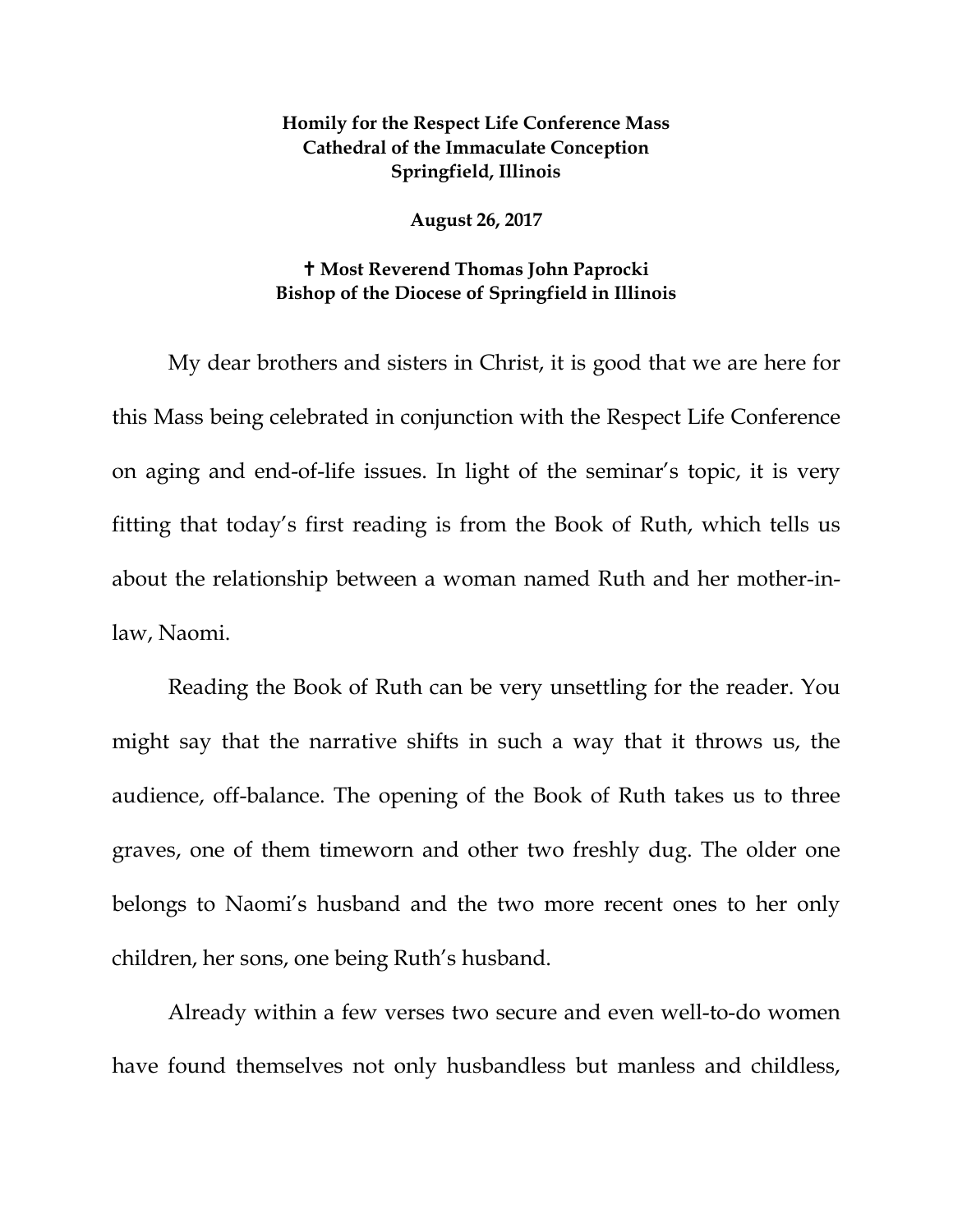and therefore in the ancient world, destitute. Widows without fathers, brothers, or sons to care for them had no means of security and no manner of earning a living.

But it's not only their personal lives that were unsettled; the society around them suffered similarly. According to the last line of the Book of Judges, the book in the Bible just before Ruth that gives the context for the life of Ruth and Naomi, "In those days there was no king in Israel; everyone did what was right in their own sight."

This didn't mean lawlessness, but individualism. Society was fragmented and each person looked out for his or her own good and not that of others.

Knowing well the precariousness of their situation, Naomi plans to return to her hometown of Bethlehem, hoping that perhaps what is left of her family and friends may take pity on her and provide for her. But Ruth, a Moabite, has no chance of returning to Bethlehem with her Jewish mother-in-law. Born to an enemy tribe of Israel, the law of the Book of Deuteronomy forbids Ruth, or any Moabite, from joining Jewish society.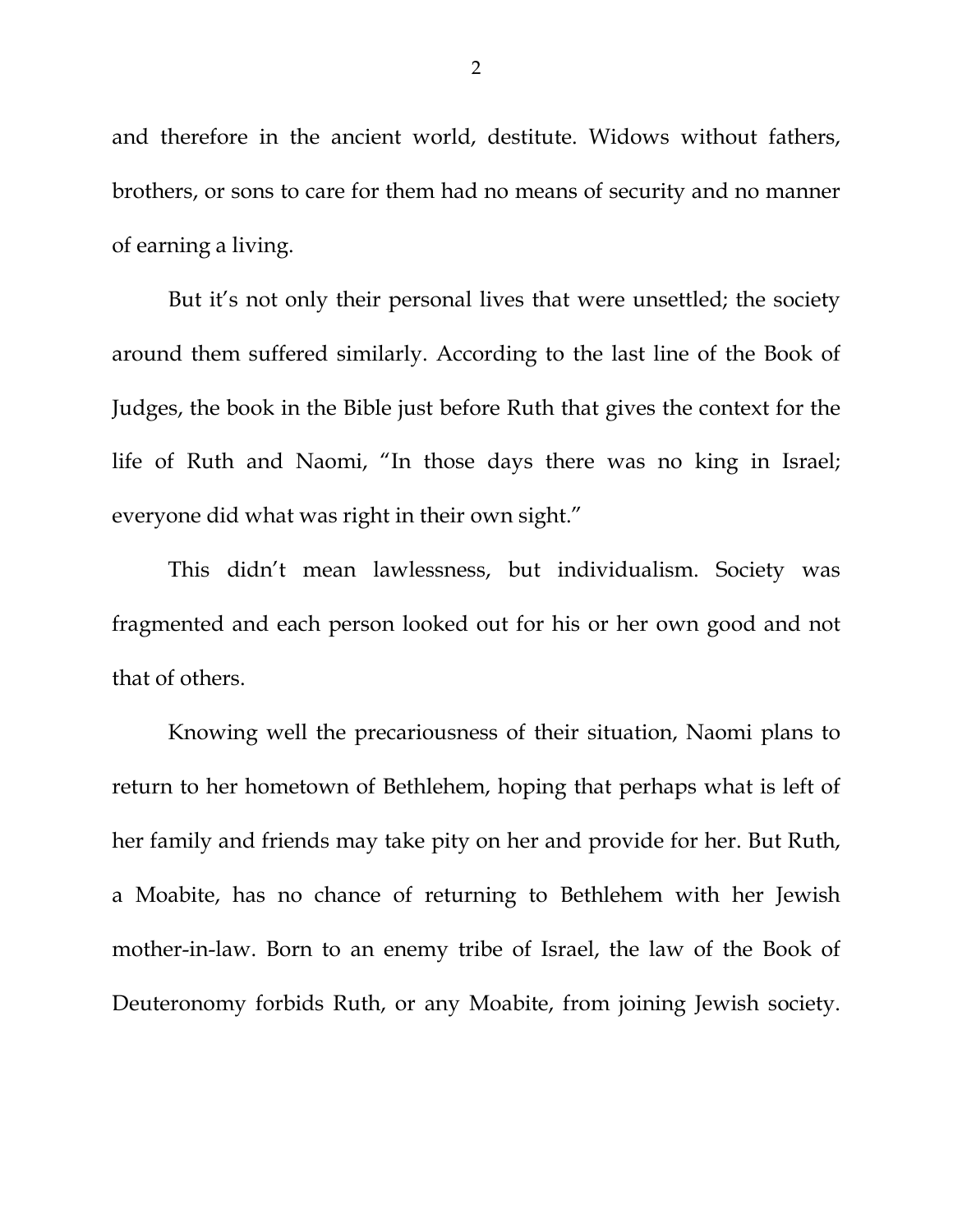She is, the law says, from a pagan and vulgar people and therefore excluded from the congregation of the Lord.[1](#page-6-0)

Should she enter Naomi's homeland, she would remain forever a permanent stranger. No Jewish man will marry her. No Jewish family will take her in. She has no prospects, no future. Like Naomi, Ruth knows it. So three times Naomi pushes Ruth away for her own good, commanding her to go, to return to her father's house and to the possibility of a normal life: the life of a Moabite wife and mother.

But Ruth refuses. Ruth, whose name means friend, shows her devoted friendship for Naomi, telling her, "Do not press me to go back and abandon you! Wherever you go I will go, wherever you lodge I will lodge. Your people shall be my people and your God, my God. Where you die I will die, and there be buried."<sup>[2](#page-6-1)</sup>

By the way, I have had couples choose this passage from the Book of Ruth for the first reading at their wedding, perhaps thinking that the line "Wherever you go I will go" is a good message for the bride and groom to pledge to each other. While it certainly is good for husband and wife to say to each other, "Wherever you go I will go," that promise is actually being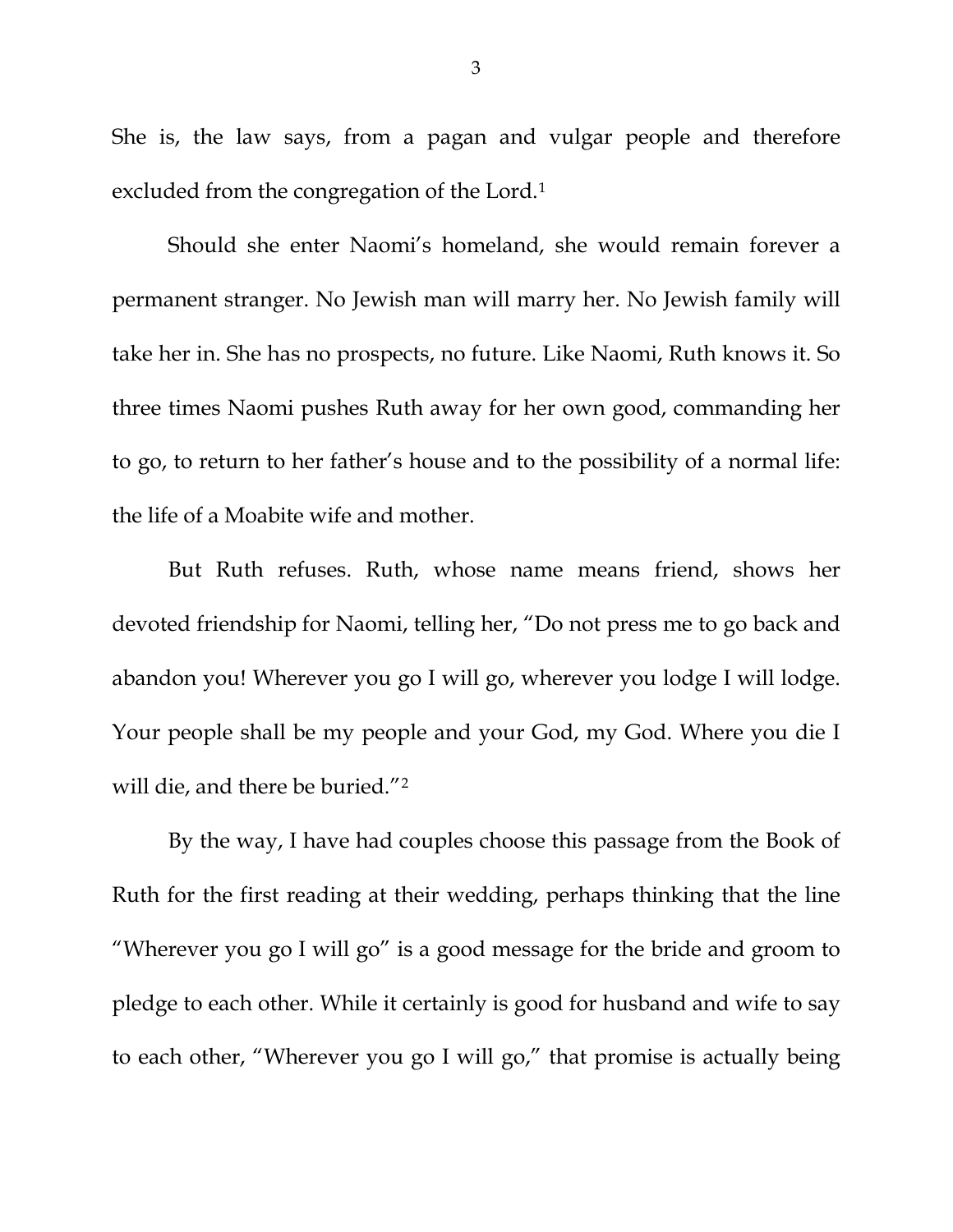made by Ruth to her mother-in-law, Naomi. So while the Book of Ruth is certainly a good choice for a scriptural reading at a wedding, the real example being given for the newlyweds is how to treat your mother-in law!

Ruth is essentially telling her mother-in-law, "Not only do I refuse to leave you, I don't expect any benefits from remaining. I don't expect another husband. I don't expect the normal satisfactions a middle-aged woman like me might be looking for. What I want instead is you, and what I sense through you: your God and your people."

Then the next verse adds, "Naomi then ceased to urge her, for she saw she was determined to go with her." Ruth had won her over. With the force of her personality, of her conviction, of the beauty that comes by way of sacrifice, Ruth has convinced Naomi to allow her to return with her to her people, a people who want no part of Ruth.

This particular power and form of persuasion is, I think, notable. Nowhere in the Book of Ruth does it say Ruth is beautiful, which is unusual. Biblical heroines are always beautiful. Ruth has passed the age of physical beauty and surely the lines of grief on her face disclose her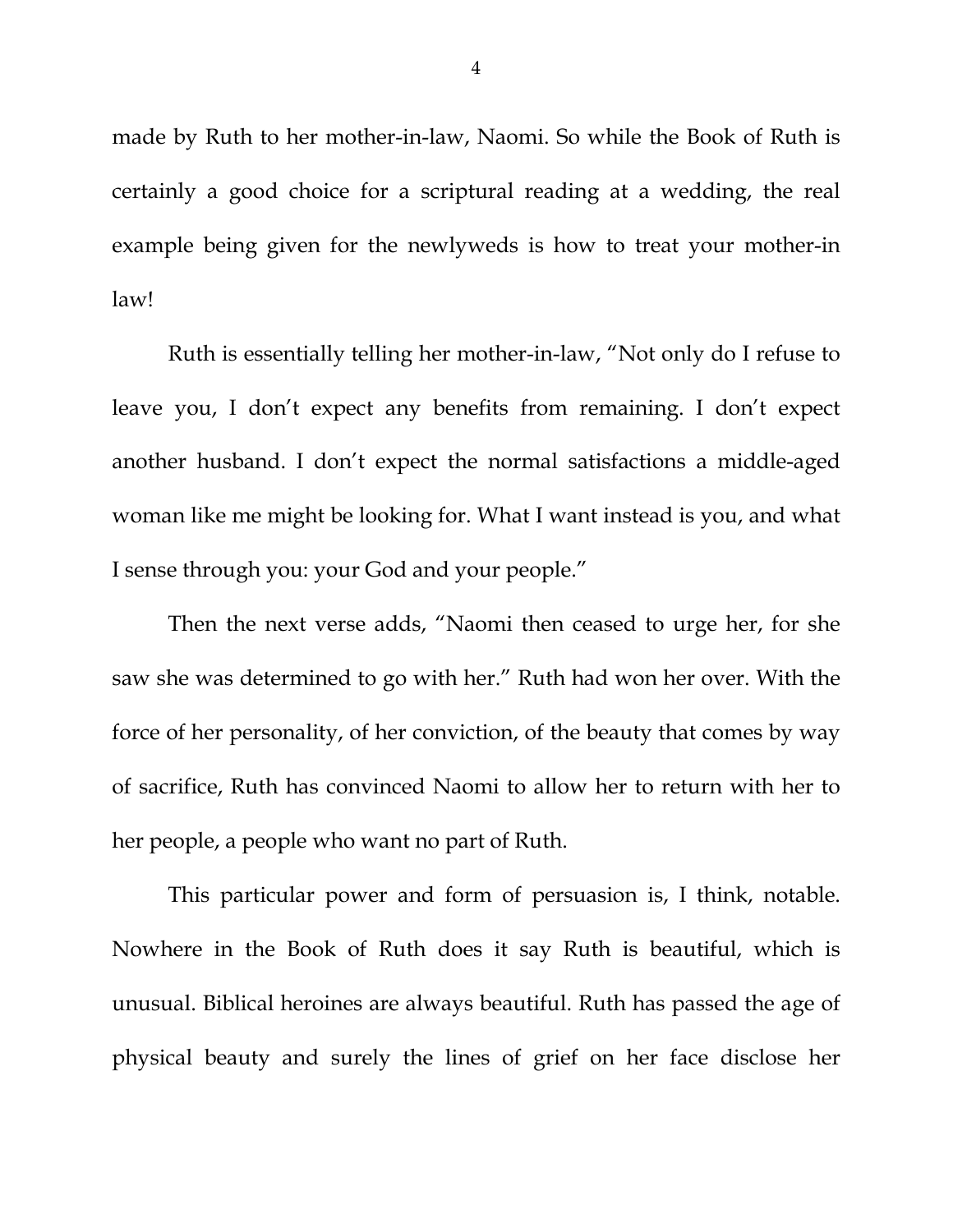suffering. But it's her inner beauty, her force of her sincerity and passion for maintaining loving relationships that wins others over.

Ruth, by the force of her goodness and her desire to be with Naomi, her people, and her God, is willing to humiliate herself for the love of another, and does so in such a pleasing way that it's no longer humiliating, but attractive, and even magnetic, drawing others to her.

It explains her appeal to Boaz, her future husband. When he allows Ruth to harvest from his field, she asks why he would so favor a foreigner and a stranger. Boaz responds, "I know what you have done for your mother-in-law…that you have left all you have known and come to a people you did not know."

But Boaz is not the only citizen of Bethlehem to have noticed Ruth's loving-kindness. The elders and all the city have witnessed the devotion Ruth has shown her mother-in-law, and at Boaz's request, they recognize and sanction his marriage to Ruth.

Ruth, an eternal stranger to the Jewish people, has been forever accepted. As she did with Naomi and Boaz, Ruth has also won over these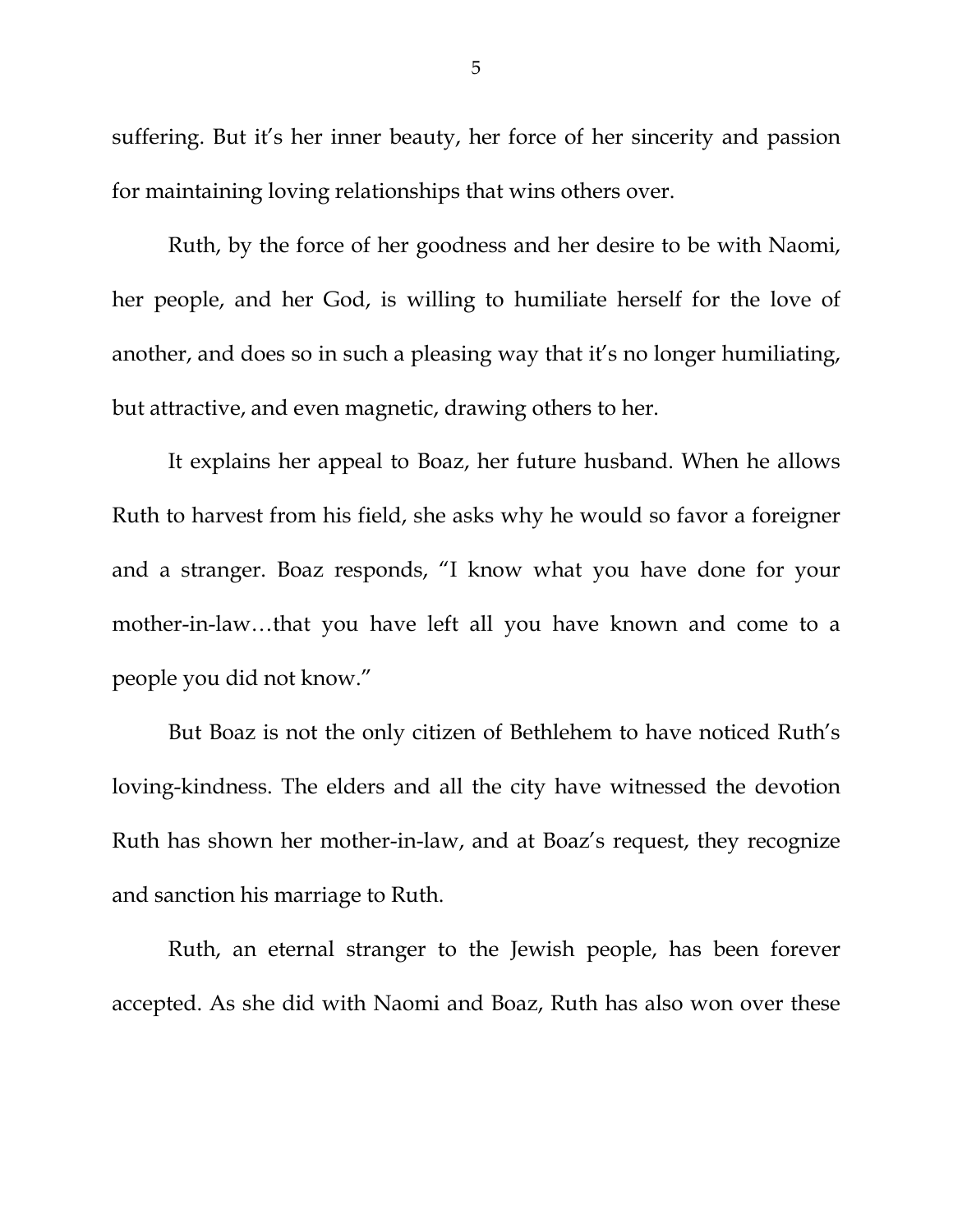people. She's united a fragmented people to agree on this one thing: the power of love.

Sincerity, a passion for people, and love of others are always appealing and often generative. It becomes the interpretive key of the Law, and produces a new marriage and generates new life. A story that began with a fragmented society and family, separation and sadness at the death of sons ends with the union of Jews and Moabites, marriage and the birth of sons.

Perhaps some of you here today know the suffering of Ruth and Naomi. Perhaps you've already lost a spouse, a father, a mother, and you are left to care for those who remain. Maybe, like them, you feel rejected by those who should accept you, be they family or a larger community.

Take the name of Ruth not only as a comfort, but take it as your own name. Be the one to bring friendship to those around you with lovingkindness, especially the elderly. Christians must refuse to do anything else, because it will be noticed. It will soften those around you and unite them with you, and its power and ability to challenge and change hearts will not end with you, as it did not end with Ruth.